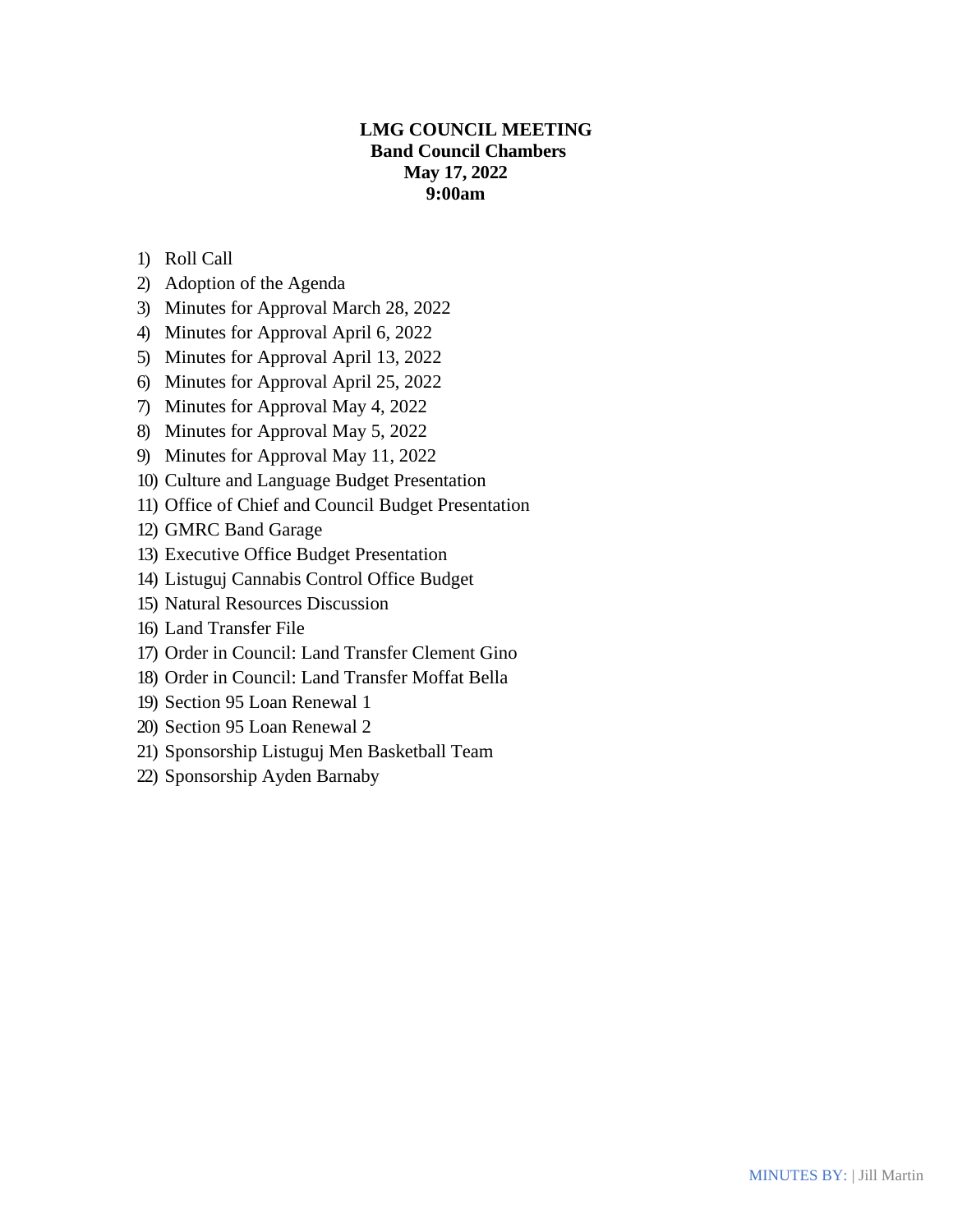# **1. Roll Call**

# **LMG COUNCIL ATTENDEES:**

Chief Darcy Gray Councillor Ali Barnaby Councillor Annette Barnaby (Zoom) Councillor Brian Caplin Jr. (Absent) Councillor Chad Gedeon (Training) Councillor Gordon Isaac Jr. Councillor Dr. Cathy Martin (Absent) Councillor George Martin Councillor Kevin Methot Councillor Sky Metallic Councillor Wendell Metallic Councillor Alexander Morrison (Zoom) Councillor Sheila Swasson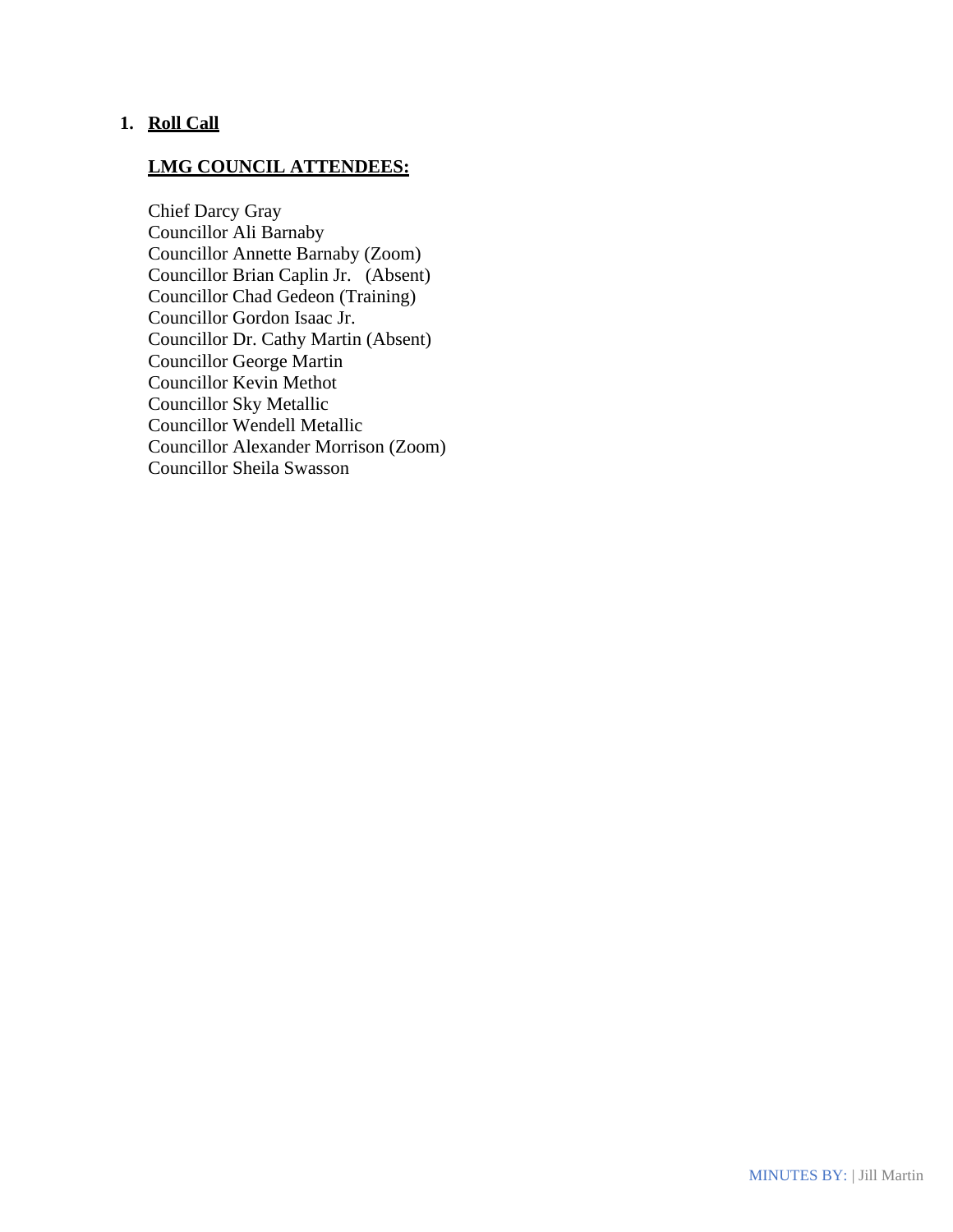### **2. Agenda Review**

Chief and Council made a motion to approve the Council agenda for May 17, 2022 with the added items of Travel Rates and Cost of Living.

Moved: Councillor Kevin Methot Second: Councillor George Martin Passed

### **3. Minutes for Approval March 28, 2022**

Chief and Council made a motion to approve the Minutes for March 28, 2022.

Moved: Councillor Kevin Methot Second: Councillor George Martin Passed

### **4. Minutes for Approval April 6, 2022**

Chief and Council made a motion to approve the Minutes for April 6, 2022.

Moved: Councillor Ali Barnaby Second: Councillor Wendell Metallic Passed

### **5. Minutes for Approval April 13, 2022**

Chief and Council made a motion to approve the Minutes for April 13, 2022.

Moved: Councillor Kevin Methot Second: Councillor Gordon Isaac Jr. Passed

### **6. Minutes for Approval April 25, 2022**

Chief and Council made a motion to approve the Minutes for April 25, 2022.

Moved: Councillor Sky Metallic Second: Councillor Ali Barnaby Passed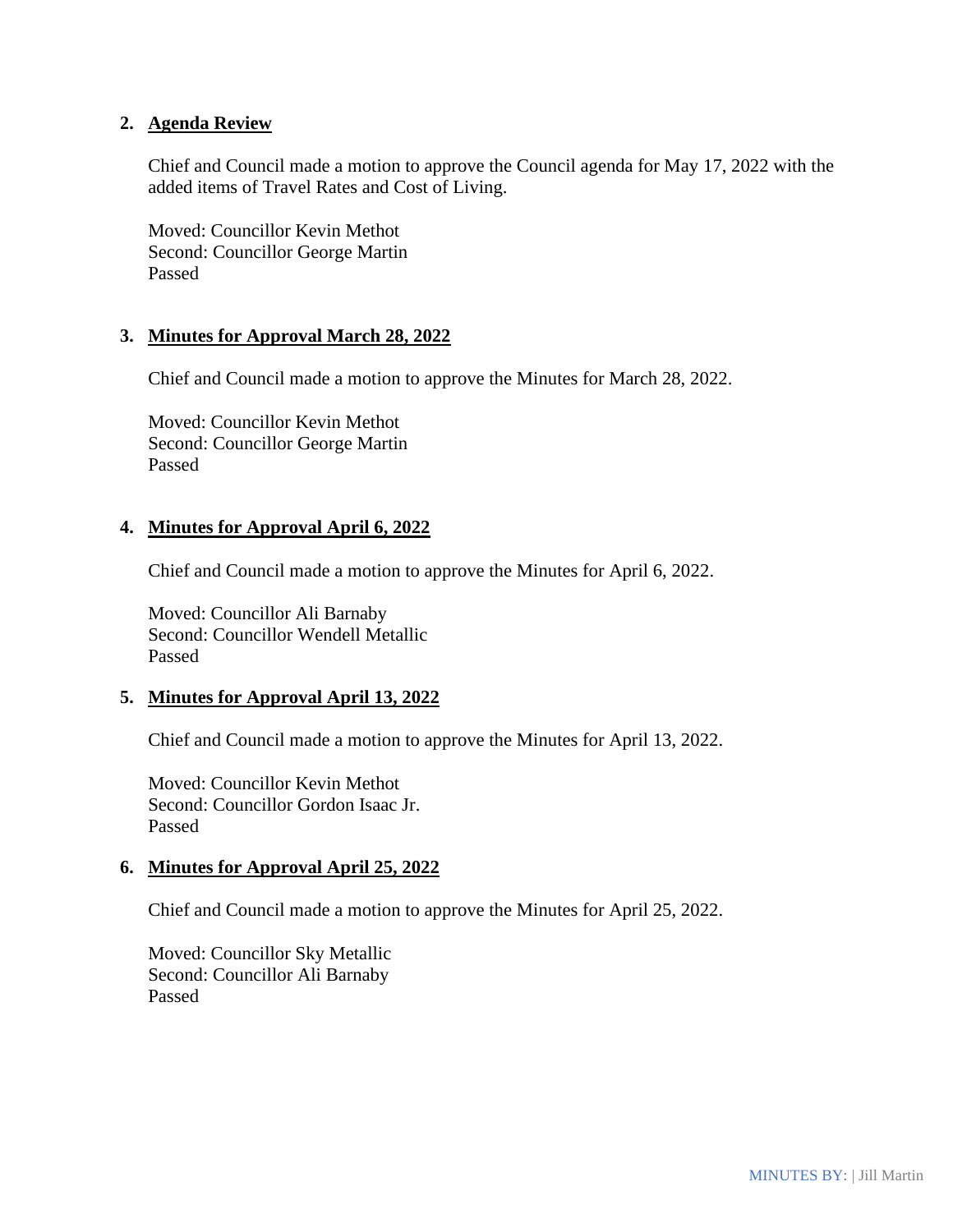# **7. Minutes for Approval May 4, 2022**

Chief and Council made a motion to approve the Minutes for May 4, 2022.

Moved: Councillor Ali Barnaby Second: Councillor Wendell Metallic Passed

### **8. Minutes for Approval May 5, 2022**

Chief and Council made a motion to approve the Minutes for May 5, 2022.

Moved: Councillor Sky Metallic Second: Councillor Ali Barnaby Abstain: Councillor Sheila Swasson Passed

### **9. Minutes for Approval May 11, 2022**

Chief and Council made a motion to approve the Minutes for May 11, 2022.

Moved: Councillor Gordon Isaac Jr. Second: Councillor Kevin Methot Passed

### **10. Mi'gmaw Language and Culture Budget**

Jill Martin, Office of Chief and Council Manager presented the 2022-2023 Budgets for Mi'gmaw Language and Culture. Chief and Council made a motion to approve the budgets.

Moved: Councillor Ali Barnaby Second: Councillor Kevin Methot Passed

### **11. Office of Chief and Council Budget**

Jill Martin, Office of Chief and Council Manager presented the 2022-2023 budget for the Office of Chief and Council. Chief and Council made a motion to approve the budget in principal with the discussion of Salary and Contracts for Full-time Councils to happen in the future.

Moved: Councillor George Martin Second: Councillor Kevin Methot Opposed: Councillor Sky Metallic Passed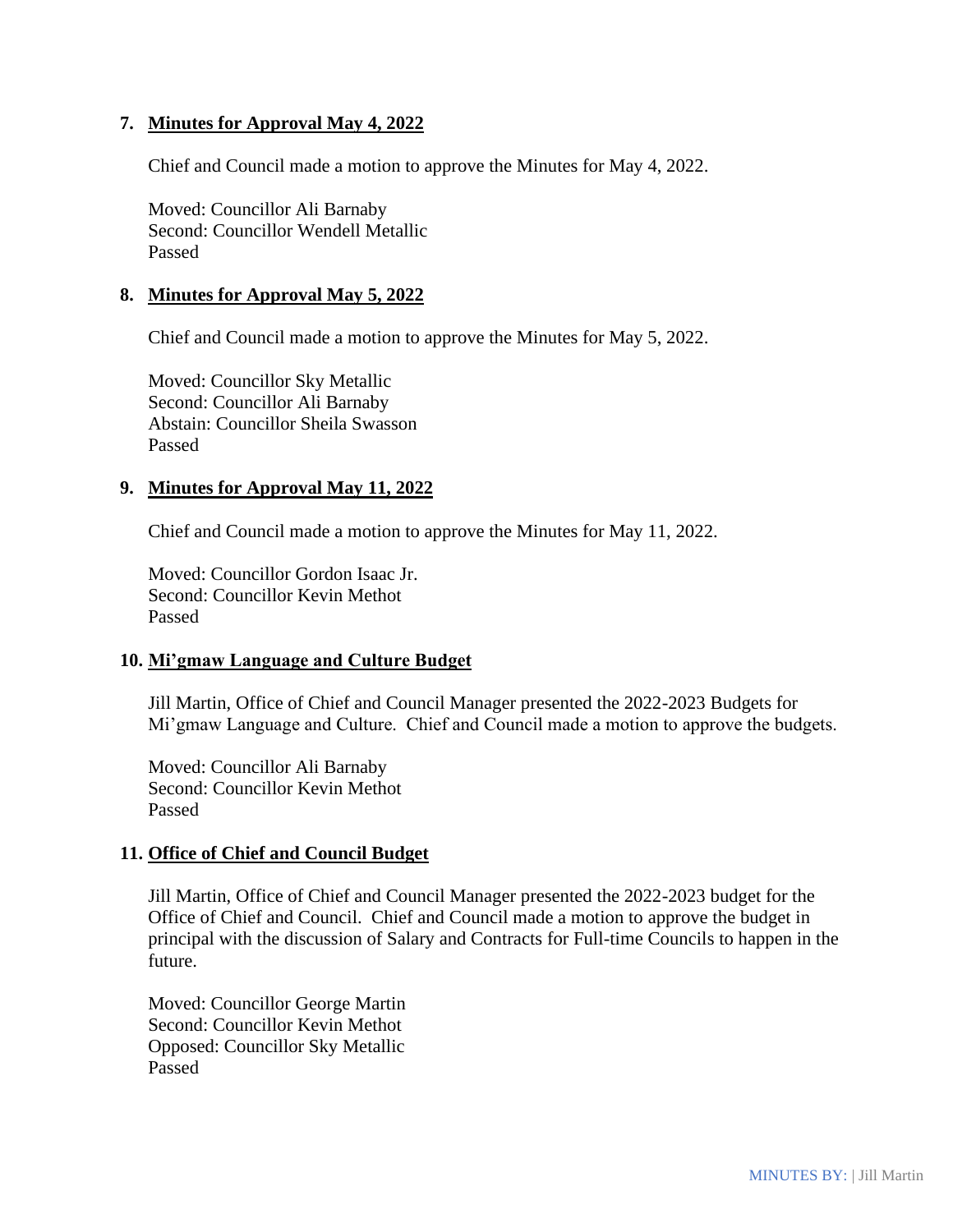# **12. GMRC Garage**

John Vicaire, Executive Director of GMRC and Bassem Abdrabou requesting a piece of land to build a GMRC Garage for the three communities, Listuguj, Eel River Bar and Pabineau First Nation. Chief and Council made a motion to approve the lease of the land to GMRC. Land Leaser will be prepared and discussed with GMRC and LMG.

Moved: Councillor Gordon Isaac Jr. Second: Councillor Kevin Methot Passed

### **13. Executive Office Budget**

Jeff Basque, Interim Chief Executive Officer presented the 2022-2023 budget for the Executive Office. Chief and Council made a motion to approve the 2022-2023 budget.

Moved: Councillor Alexander Morrison Second: Councillor Kevin Methot Passed

### **14. Listuguj Cannabis Control Office Budget**

Jeff Basque, Interim Chief Executive Officer presented the 2022-2023 budget for the Listuguj Cannabis Control Office Budget. Chief and Council made a motion to approve the 2022-2023 budgets.

Moved: Councillor Sky Metallic Second: Councillor Sheila Swasson Abstain: Councillor Alexander Morrison Passed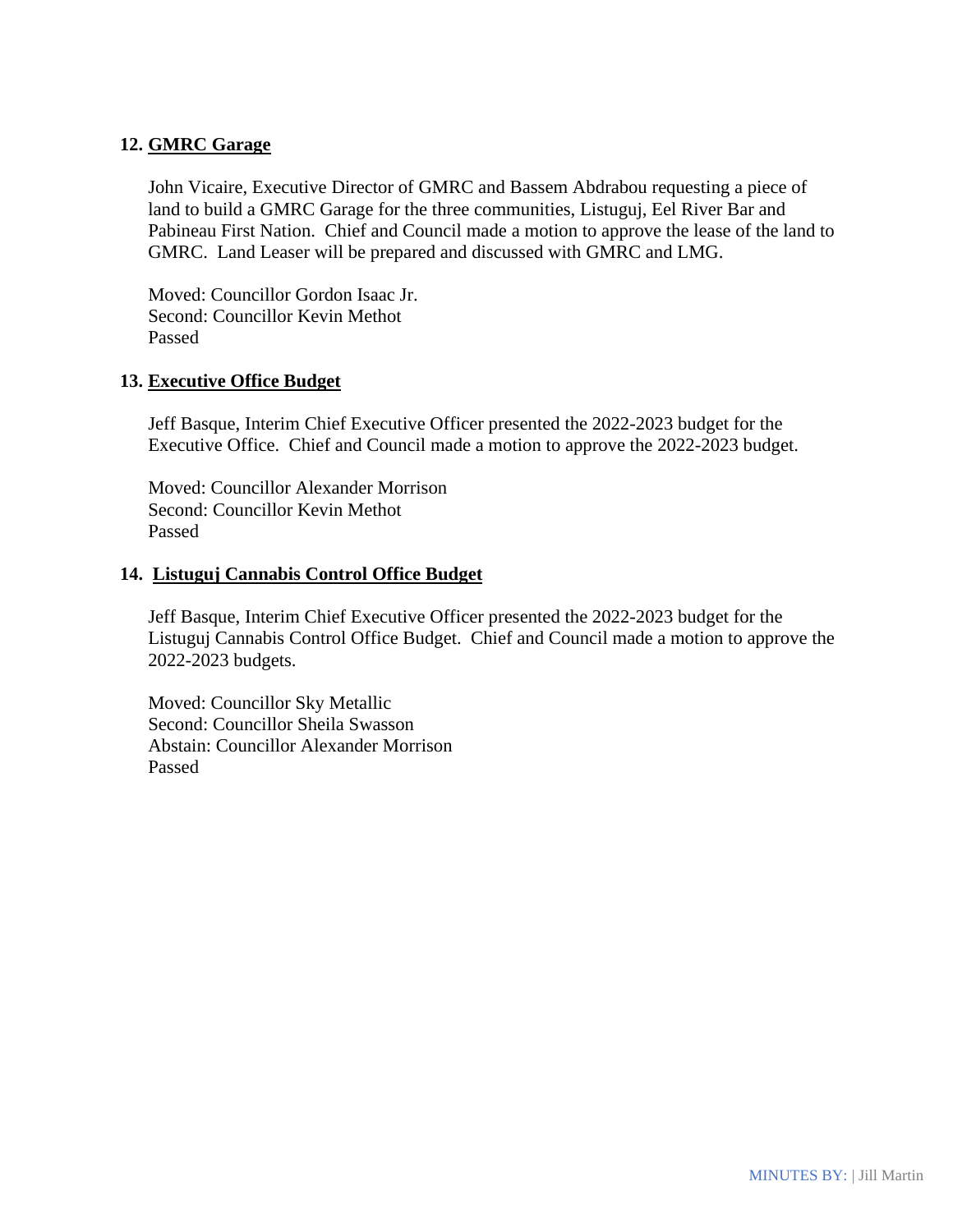### **15. Natural Resources**

### *Forestry Negotiations Update*

Dr. Fred Metallic, Director of Fisheries and Zach Davis, Legal Counsel provided an update to Chief and Council regarding the Forestry Negotiations.

*Order in Council: SCC Appeal and C-92 Intervener* 

Chief and Council made a motion to approve the Order in Council SCC Appeal and C-92 Intervener, this will allow LMG to apply to intervene in the appeal of Renvoi a la Cour d'appel du Quebec relatif a la Loi concernant les enfant, les jeunes et les familles des Premiere Nations, des Inuits et des Metis, 2022 QCCA 185.

Moved: Councillor Alexander Morrison Second: Councillor Sky Metallic Passed *Peace and Friendship Treaty Map*

Zach Davis, Legal Counsel provided an update on the Peace and Friendship Treaty Map.

Map Website: [DocumentContentViewer.aspx \(aadnc-aandc.gc.ca\)](https://sidait-atris.aadnc-aandc.gc.ca/atris_online/Content/DocumentContentViewer.aspx?id=9DB886375A834A508773B783D2B63793&fbclid=IwAR07JrCFKIwvIjThW2C4GqwPPrCAZGS0MYwomtiU2ofvpTDMtIWRtFIQvLw)

#### **16. Land Transfer File**

Chief and Council had a discussion regarding the Land Transfer file. Council mandated Jeff Basque Interim Chief Executive Officer to work with the lands department to bring forward a potential solution to Chief and Council.

#### **17. Order in Council: Land Transfer CLEMENT Gino**

Chief and Council made a motion to approve an Order in Council: Land Transfer CLEMENT Gino who completed their financial obligations.

Moved: Councillor Gordon Isaac Jr. Second: Councillor Kevin Methot Passed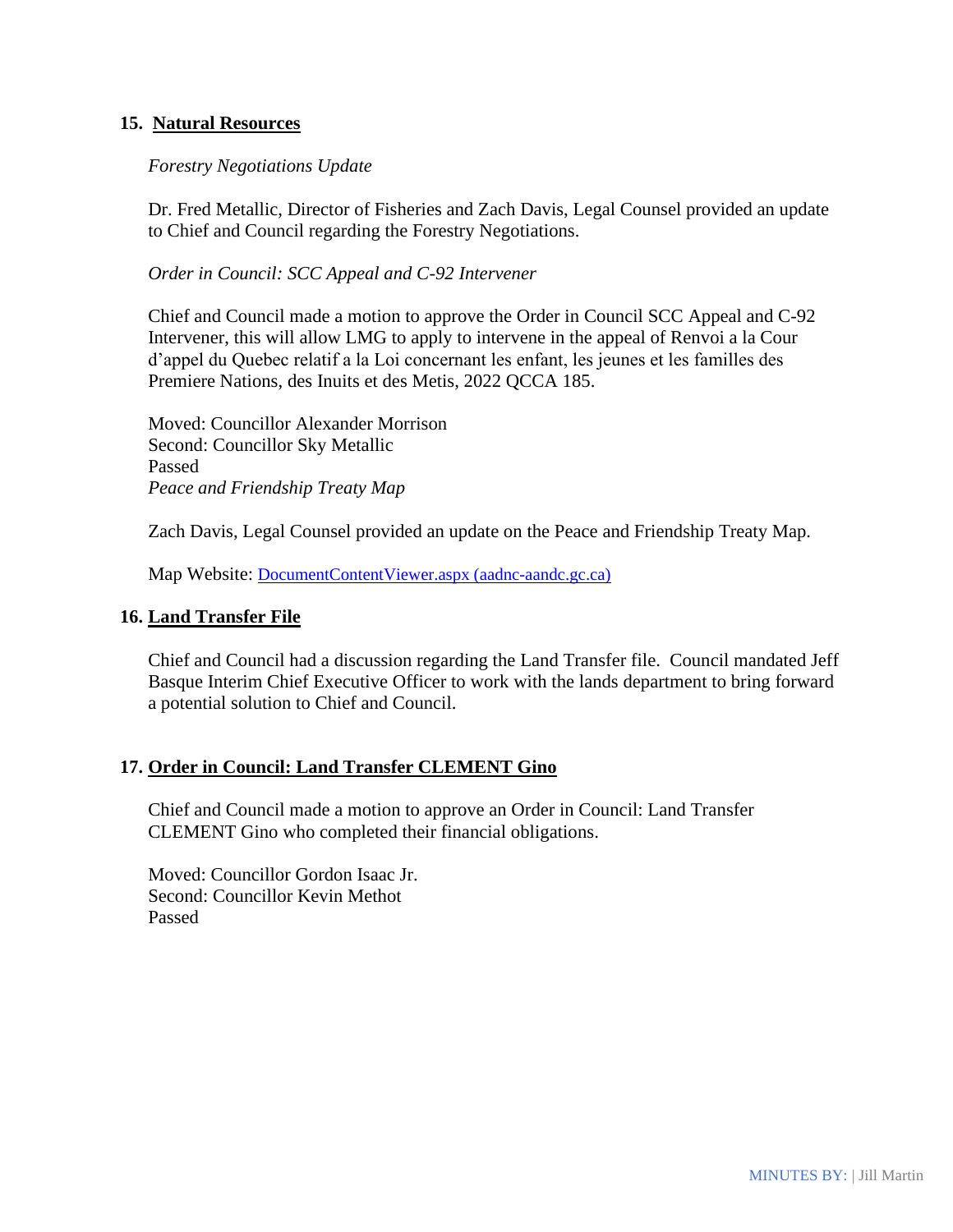### **18. Order in Council: Land Transfer MOFFAT, Bella**

Chief and Council made a motion to approve Order in Council Land Transfer- MOFFAT, Bella who completed their financial obligations.

Moved: Councillor Kevin Methot Second: Councillor Gordon Isaac Jr. Passed

### **19. Section 95- Loan Renewal**

Chief and Council made a motion to approve the Section 95 Loan Renewal for signature.

Moved: Councillor Kevin Methot Second: Councillor Gordon Isaac Passed

### **20. Sponsorship Request Listuguj Men's Basketball Tournament**

Chief and Council made a motion to approve a sponsorship request in the amount of \$1851.00 for the Listuguj Men's Basketball Team to attend the Paqtnkek Tournament.

Moved: Councillor Alexander Morrison Second: Councillor Gordon Isaac Jr. Passed

### **21. Sponsorship Request Ayden Barnaby**

Chief and Council made a motion to approve a Sponsorship Request for Ayden Barnaby to participate in sport of archery in the amount of \$1000.00.

Moved: Councillor Alexander Morrison Second: Councillor Wendell Metallic Abstain: Councillor Ali Barnaby Passed

#### **22. Cost of Living Discussion**

Chief and Council provided direction to the Director of Finance and Chief Executive Officer to bring forward to council recommendation on Cost of Living at a future Duly Convened Chief and Council Meeting.